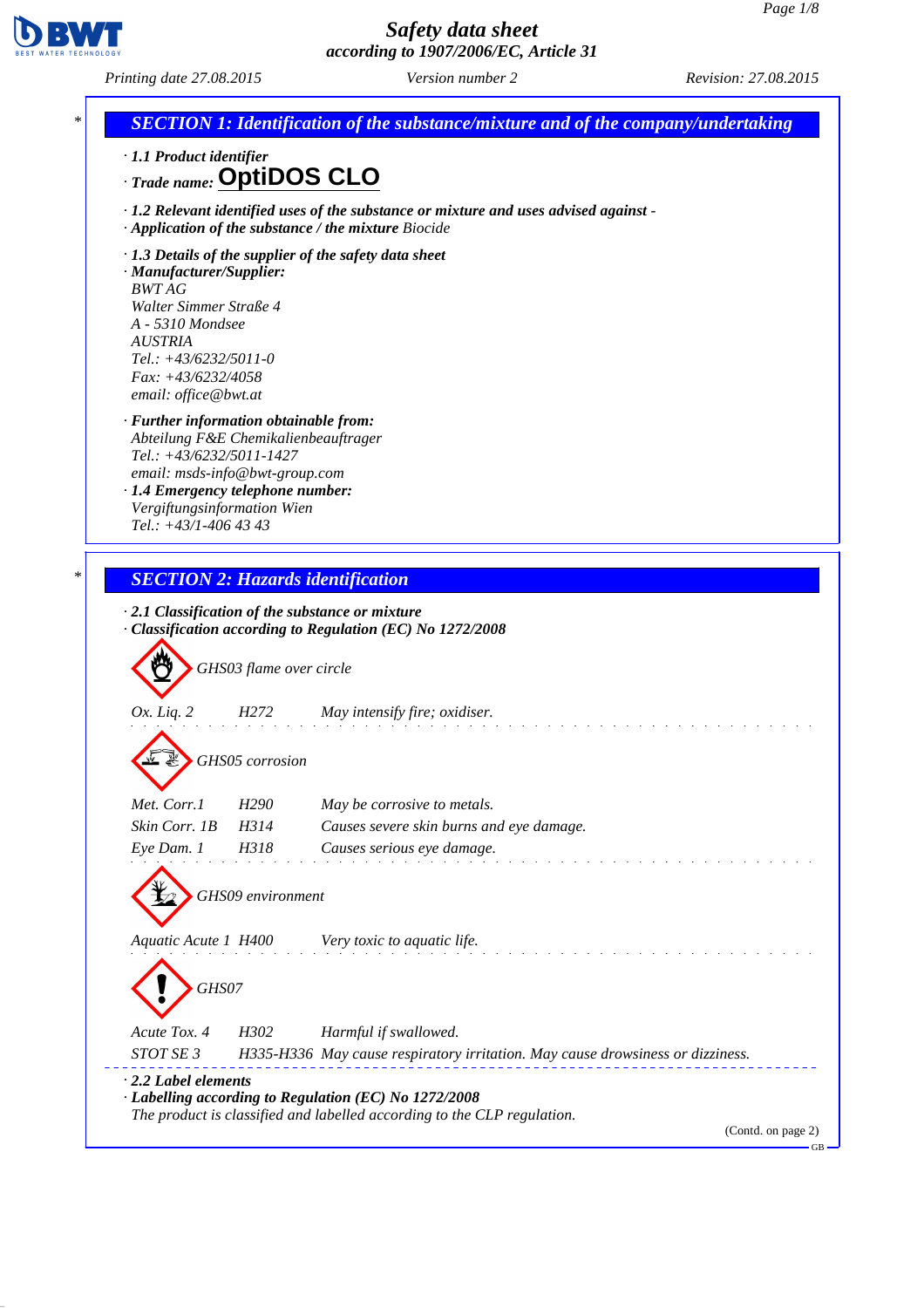

*Printing date 27.08.2015 Version number 2 Revision: 27.08.2015*

# *Trade name:* **OptiDOS CLO**

| · Hazard pictograms                 | (Contd. of page 1)                                                                                                                                 |
|-------------------------------------|----------------------------------------------------------------------------------------------------------------------------------------------------|
| GHS03                               | GHS05<br>GHS07<br>GHS09                                                                                                                            |
| <b>Signal word Danger</b>           |                                                                                                                                                    |
|                                     | · Hazard-determining components of labelling:                                                                                                      |
| chlorine dioxide                    |                                                                                                                                                    |
| · Hazard statements                 |                                                                                                                                                    |
| H <sub>272</sub>                    | May intensify fire; oxidiser.                                                                                                                      |
| H <sub>290</sub>                    | May be corrosive to metals.                                                                                                                        |
| H302                                | Harmful if swallowed.                                                                                                                              |
| H314                                | Causes severe skin burns and eye damage.                                                                                                           |
|                                     | H335-H336 May cause respiratory irritation. May cause drowsiness or dizziness.                                                                     |
| H400                                | Very toxic to aquatic life.                                                                                                                        |
|                                     | · Precautionary statements                                                                                                                         |
| P221                                | Take any precaution to avoid mixing with combustibles.                                                                                             |
|                                     | P301+P330+P331 IF SWALLOWED: rinse mouth. Do NOT induce vomiting.                                                                                  |
|                                     | P303+P361+P353 IF ON SKIN (or hair): Take off immediately all contaminated clothing. Rinse skin with<br>water/shower.                              |
|                                     | P305+P351+P338 IF IN EYES: Rinse cautiously with water for several minutes. Remove contact lenses, if<br>present and easy to do. Continue rinsing. |
| P310                                | Immediately call a POISON CENTER/doctor.                                                                                                           |
| P405                                | Store locked up.                                                                                                                                   |
| <i>P501</i>                         | Dispose of contents/container in accordance with local/regional/national/international<br>regulations.                                             |
| $\cdot$ 2.3 Other hazards           |                                                                                                                                                    |
|                                     | · Results of PBT and vPvB assessment                                                                                                               |
| $\cdot$ <b>PBT:</b> Not applicable. |                                                                                                                                                    |
| $\cdot$ vPvB: Not applicable.       |                                                                                                                                                    |

## *SECTION 3: Composition/information on ingredients*

*· 3.2 Chemical characterisation: Mixtures*

*· Description: Mixture of substances listed below with nonhazardous additions.*

## *· Dangerous components:*

| $CAS: 10049-04-4$ chlorine dioxide |                                                                                              | $\otimes$ Acute Tox. 3, H301                     | $10-25\%$ |
|------------------------------------|----------------------------------------------------------------------------------------------|--------------------------------------------------|-----------|
| $EINECS: 233-162-8$                |                                                                                              | $\otimes$ Skin Corr. 1B, H314                    |           |
|                                    |                                                                                              | $\langle \diamond \rangle$ Aquatic Acute 1, H400 |           |
|                                    | A Distance Description of the United States of the listed violent program ushed a good on 16 |                                                  |           |

*· Additional information: For the wording of the listed risk phrases refer to section 16.*

## *\* SECTION 4: First aid measures*

#### *· 4.1 Description of first aid measures*

*· General information:*

*Immediately remove any clothing soiled by the product.*

*Symptoms of poisoning may even occur after several hours; therefore medical observation for at least 48 hours after the accident.*

*· After inhalation: In case of unconsciousness place patient stably in side position for transportation.*

*· After skin contact: Immediately wash with water and soap and rinse thoroughly.*

*· After eye contact: Rinse opened eye for several minutes under running water. Then consult a doctor.*

*· After swallowing:*

*Call for a doctor immediately.*

(Contd. on page 3)

GB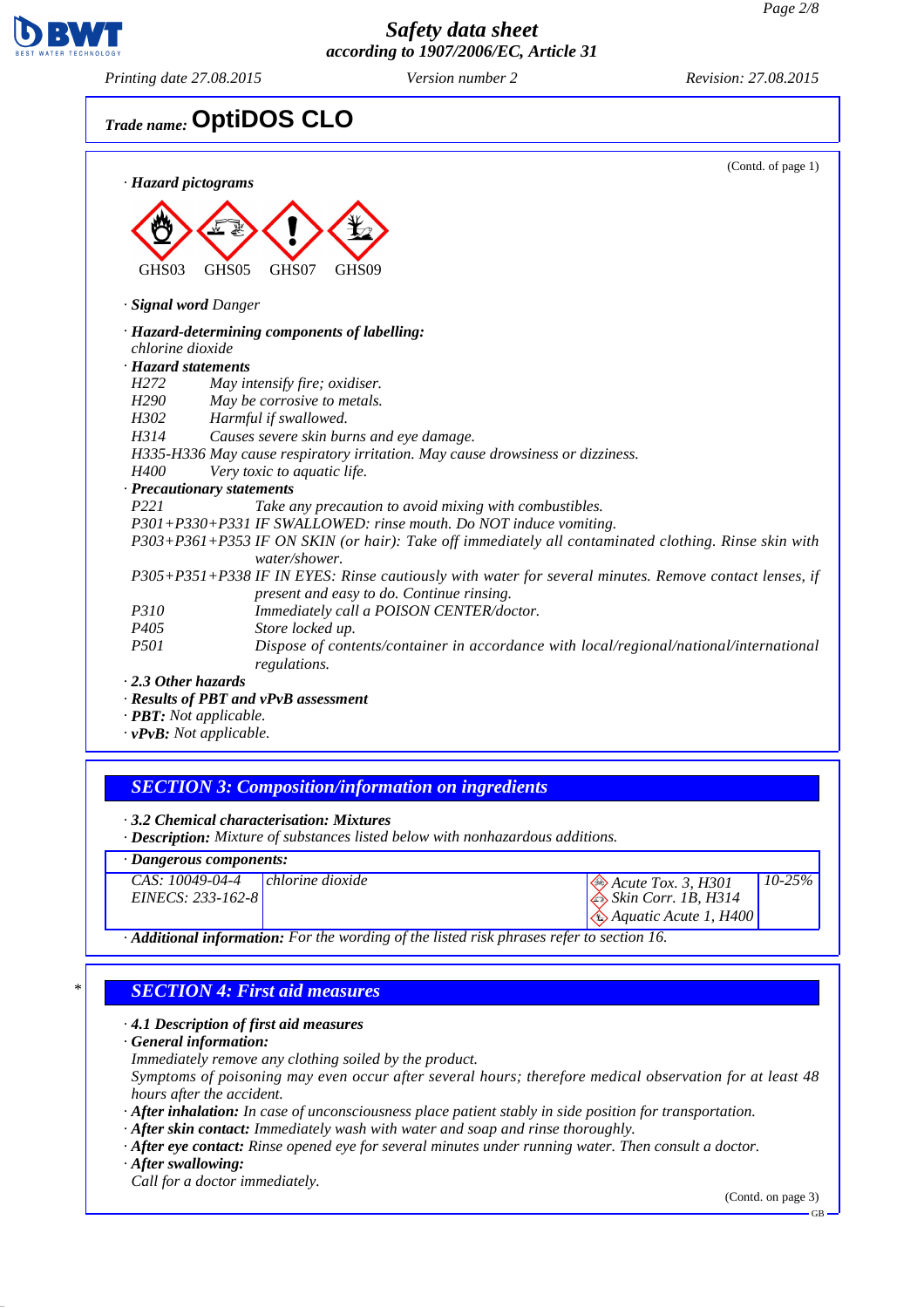*Printing date 27.08.2015 Version number 2 Revision: 27.08.2015*

*Trade name:* **OptiDOS CLO**

(Contd. of page 2)

- *Drink plenty of water and provide fresh air. Call for a doctor immediately.*
- *· 4.2 Most important symptoms and effects, both acute and delayed No further relevant information available. · 4.3 Indication of any immediate medical attention and special treatment needed*
- *No further relevant information available.*
- 

#### *\* SECTION 5: Firefighting measures*

- *· 5.1 Extinguishing media*
- *· Suitable extinguishing agents: Water spray*
- *Carbon dioxide*
- *· 5.2 Special hazards arising from the substance or mixture In case of fire, the following can be released: Hydrogen chloride (HCl) Chlorine gas Can form explosive gas-air mixtures.*
- *· 5.3 Advice for firefighters · Protective equipment: Wear self-contained respiratory protective device. Wear fully protective suit. Do not inhale explosion gases or combustion gases.*
- *· Additional information Cool endangered receptacles with water spray.*

*Collect contaminated fire fighting water separately. It must not enter the sewage system.*

#### *\* SECTION 6: Accidental release measures*

*· 6.1 Personal precautions, protective equipment and emergency procedures Mount respiratory protective device. Wear protective equipment. Keep unprotected persons away. · 6.2 Environmental precautions: Do not allow product to reach sewage system or any water course. Inform respective authorities in case of seepage into water course or sewage system. Dilute with plenty of water. · 6.3 Methods and material for containment and cleaning up: Use neutralising agent.*

*Dispose contaminated material as waste according to item 13. Ensure adequate ventilation. · 6.4 Reference to other sections*

*See Section 7 for information on safe handling. See Section 8 for information on personal protection equipment. See Section 13 for disposal information.*

## *\* SECTION 7: Handling and storage*

- *· 7.1 Precautions for safe handling Ensure good ventilation/exhaustion at the workplace. Prevent formation of aerosols. · Information about fire - and explosion protection: The product is not flammable. · 7.2 Conditions for safe storage, including any incompatibilities · Storage: · Requirements to be met by storerooms and receptacles:*
- *Store only in the original receptacle. Provide ventilation for receptacles.*

(Contd. on page 4)

GB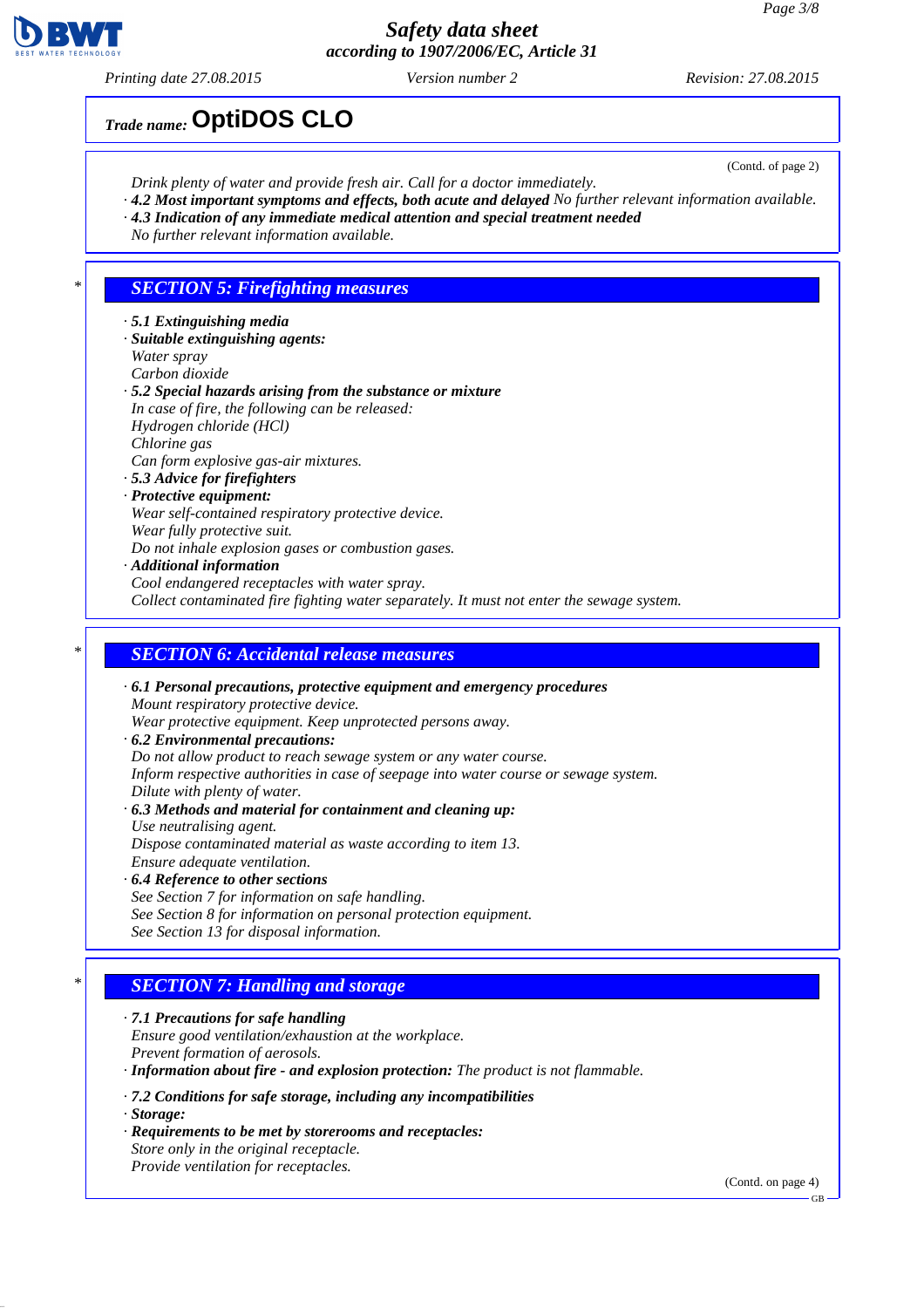*Printing date 27.08.2015 Version number 2 Revision: 27.08.2015*

## *Trade name:* **OptiDOS CLO**

- *· Information about storage in one common storage facility: Do not store together with acids. Store away from flammable substances. Store away from metals. · Further information about storage conditions:*
- *Protect from heat and direct sunlight. Store in dry conditions. Store in a cool place. Keep container tightly sealed.*
- *· Storage class: 5.1B*
- *· 7.3 Specific end use(s) No further relevant information available.*

#### *\* SECTION 8: Exposure controls/personal protection*

*· Additional information about design of technical facilities: No further data; see item 7.*

- *· 8.1 Control parameters*
- *· Ingredients with limit values that require monitoring at the workplace:*

*The product does not contain any relevant quantities of materials with critical values that have to be monitored at the workplace.*

- *· Additional information: The lists valid during the making were used as basis.*
- *· 8.2 Exposure controls*
- *· Personal protective equipment:*
- *· General protective and hygienic measures: Keep away from foodstuffs, beverages and feed. Immediately remove all soiled and contaminated clothing Wash hands before breaks and at the end of work. Avoid contact with the eyes and skin.*
- *· Respiratory protection:*

*Filter B*

*In case of brief exposure or low pollution use respiratory filter device. In case of intensive or longer exposure use self-contained respiratory protective device.*

*· Protection of hands:*



*Protective gloves*

*The glove material has to be impermeable and resistant to the product/ the substance/ the preparation. Due to missing tests no recommendation to the glove material can be given for the product/ the preparation/ the chemical mixture.*

*Selection of the glove material on consideration of the penetration times, rates of diffusion and the degradation*

#### *· Material of gloves*

*PVC or PE gloves*

*The selection of the suitable gloves does not only depend on the material, but also on further marks of quality and varies from manufacturer to manufacturer. As the product is a preparation of several substances, the resistance of the glove material can not be calculated in advance and has therefore to be checked prior to the application.*

*· Penetration time of glove material*

*The exact break through time has to be found out by the manufacturer of the protective gloves and has to be observed.*

(Contd. on page 5)

GB



(Contd. of page 3)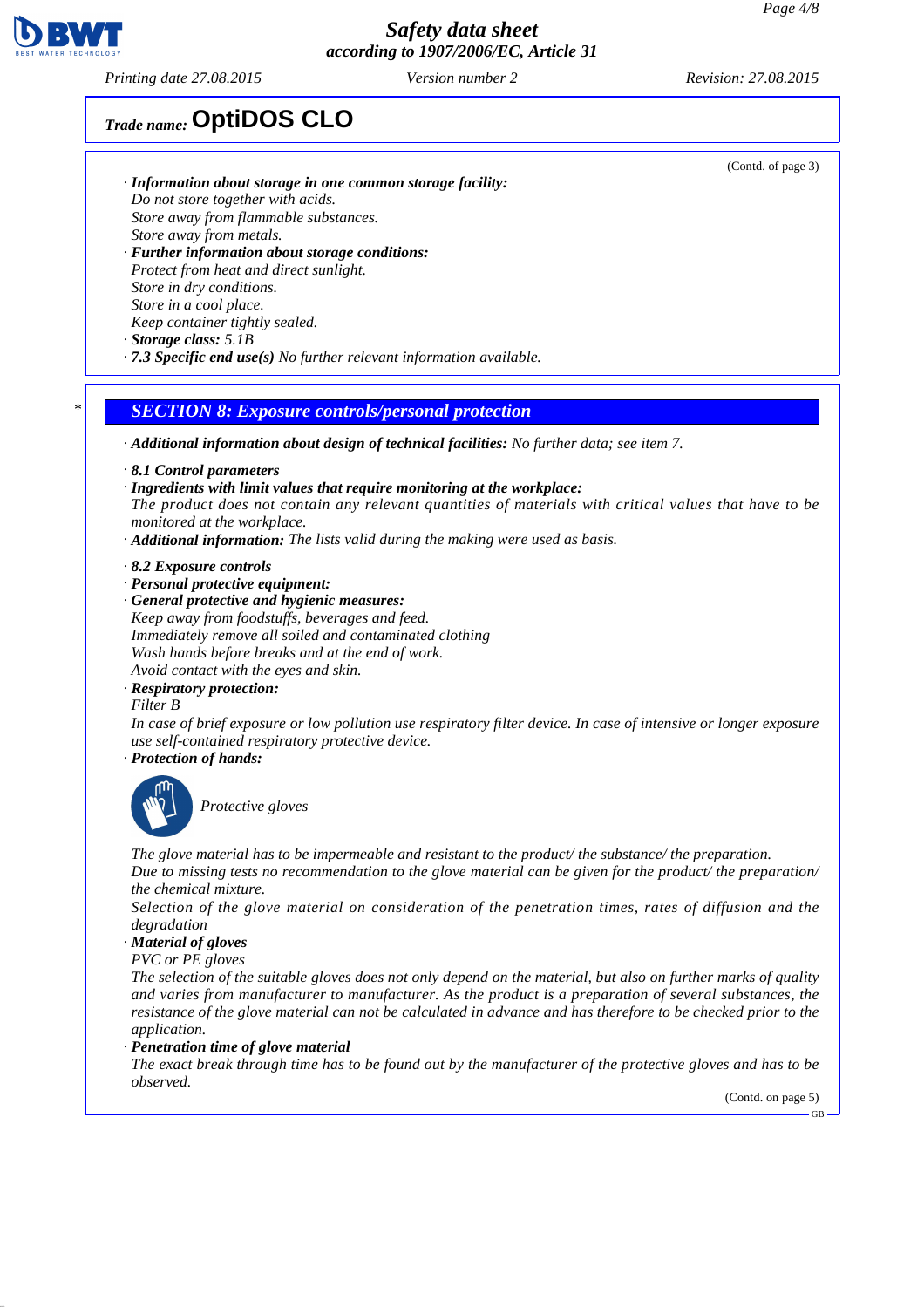

*Printing date 27.08.2015 Version number 2 Revision: 27.08.2015*

(Contd. of page 4)

# *Trade name:* **OptiDOS CLO**

*· Eye protection:*



*Tightly sealed goggles*

*· Body protection: Apron*

| · 9.1 Information on basic physical and chemical properties |                                               |
|-------------------------------------------------------------|-----------------------------------------------|
| <b>General Information</b>                                  |                                               |
| $\cdot$ Appearance:                                         | Fluid                                         |
| Form:<br>Colour:                                            | Light yellow                                  |
| · Odour:                                                    | Pungent                                       |
| · Odour threshold:                                          | Not determined.                               |
| $\cdot$ pH-value at 20 $\textdegree$ C:                     | >11                                           |
| Change in condition                                         |                                               |
| <b>Melting point/Melting range:</b>                         | -25 °C                                        |
| <b>Boiling point/Boiling range:</b>                         | 103 °C                                        |
| · Flash point:                                              | Not applicable.                               |
| · Flammability (solid, gaseous):                            | Not applicable.                               |
| · Ignition temperature:                                     |                                               |
| <b>Decomposition temperature:</b>                           | Not determined.                               |
| · Self-igniting:                                            | Product is not selfigniting.                  |
| · Danger of explosion:                                      | Product does not present an explosion hazard. |
| · Explosion limits:                                         |                                               |
| Lower:                                                      | Not determined.                               |
| <b>Upper:</b>                                               | Not determined.                               |
| $\cdot$ Vapour pressure at 20 $\cdot$ C:                    | 14 mbar                                       |
|                                                             |                                               |
| $\cdot$ Density at 20 $\cdot$ C:                            | 1.2 $g/cm^3$                                  |
| · Relative density                                          | Not determined.<br>Not determined.            |
| · Vapour density<br>$\cdot$ Evaporation rate                | Not determined.                               |
|                                                             |                                               |
| · Solubility in / Miscibility with                          |                                               |
| water:                                                      | Fully miscible.                               |
| · Partition coefficient (n-octanol/water): Not determined.  |                                               |
| · Viscosity:                                                |                                               |
| Dynamic at $20 °C$ :                                        | $2.4$ mPas                                    |
| Kinematic:                                                  | Not determined.                               |
| · Solvent content:                                          |                                               |
| Organic solvents:                                           | $0.0\%$                                       |
| Water:                                                      | 90.0%                                         |
| .9.2 Other information                                      | No further relevant information available.    |

(Contd. on page 6)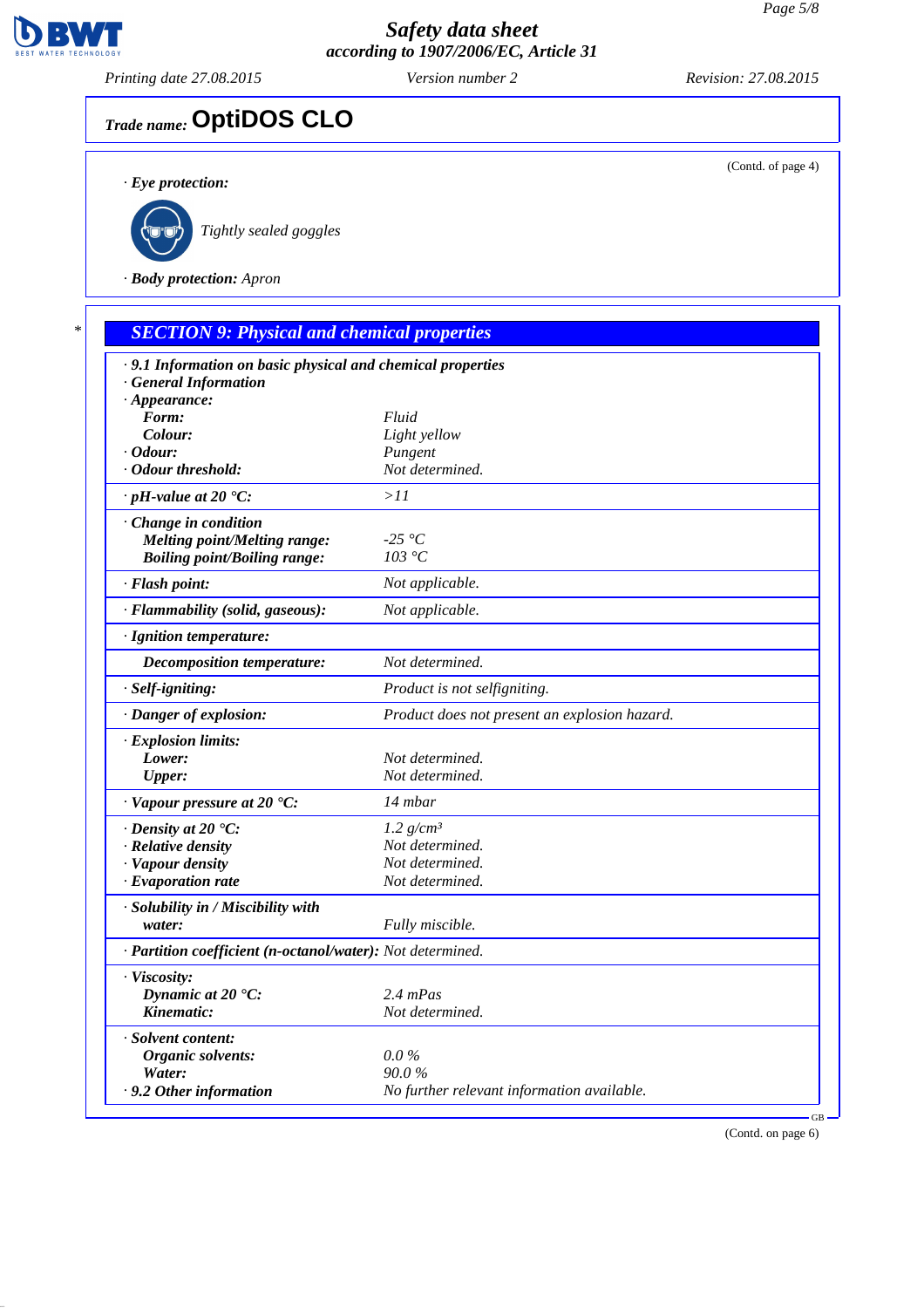

*Printing date 27.08.2015 Version number 2 Revision: 27.08.2015*

*Trade name:* **OptiDOS CLO**

(Contd. of page 5)

#### *\* SECTION 10: Stability and reactivity*

- *· 10.1 Reactivity No further relevant information available.*
- *· 10.3 Possibility of hazardous reactions Reacts with acids releasing chlorine dioxide (ClO2). Reacts with flammable substances. Corrosive action on metals.*
- *· 10.4 Conditions to avoid T > 60 °C*
- *· 10.5 Incompatible materials: No further relevant information available.*
- *· 10.6 Hazardous decomposition products: Chlorine*

#### *\* SECTION 11: Toxicological information*

- *· 11.1 Information on toxicological effects*
- *· Acute toxicity*
- *Harmful if swallowed.*
- *· Primary irritant effect:*
- *· Skin corrosion/irritation*
- *Causes severe skin burns and eye damage.*
- *· Serious eye damage/irritation Causes serious eye damage.*
- *· Respiratory or skin sensitisation Based on available data, the classification criteria are not met.*
- *· CMR effects (carcinogenity, mutagenicity and toxicity for reproduction)*
- *· Germ cell mutagenicity Based on available data, the classification criteria are not met.*
- *· Carcinogenicity Based on available data, the classification criteria are not met.*
- *· Reproductive toxicity Based on available data, the classification criteria are not met.*
- *· STOT-single exposure*
- *May cause respiratory irritation. May cause drowsiness or dizziness.*
- *· STOT-repeated exposure Based on available data, the classification criteria are not met.*
- *· Aspiration hazard Based on available data, the classification criteria are not met.*

#### *\* SECTION 12: Ecological information*

- *· 12.1 Toxicity*
- *· Aquatic toxicity: No further relevant information available.*
- *· 12.2 Persistence and degradability*
- *Anorganic product, is not eliminable from water by means of biological cleaning processes.*
- *· 12.3 Bioaccumulative potential No further relevant information available.*
- *· 12.4 Mobility in soil No further relevant information available.*
- *· Ecotoxical effects:*
- *· Remark: Very toxic for fish*
- *· Additional ecological information:*
- *· General notes:*
- *Water hazard class 2 (German Regulation) (Self-assessment): hazardous for water*
- *Do not allow product to reach ground water, water course or sewage system.*
- *Must not reach sewage water or drainage ditch undiluted or unneutralised.*
- *Danger to drinking water if even small quantities leak into the ground.*
- *Also poisonous for fish and plankton in water bodies.*
- *Very toxic for aquatic organisms*

*Rinse off of bigger amounts into drains or the aquatic environment may lead to increased pH-values. A high pH-value harms aquatic organisms. In the dilution of the use-level the pH-value is considerably reduced, so that after the use of the product the aqueous waste, emptied into drains, is only low water-dangerous.*

- *· 12.5 Results of PBT and vPvB assessment*
- *· PBT: Not applicable.*
- *· vPvB: Not applicable.*

(Contd. on page 7)

GB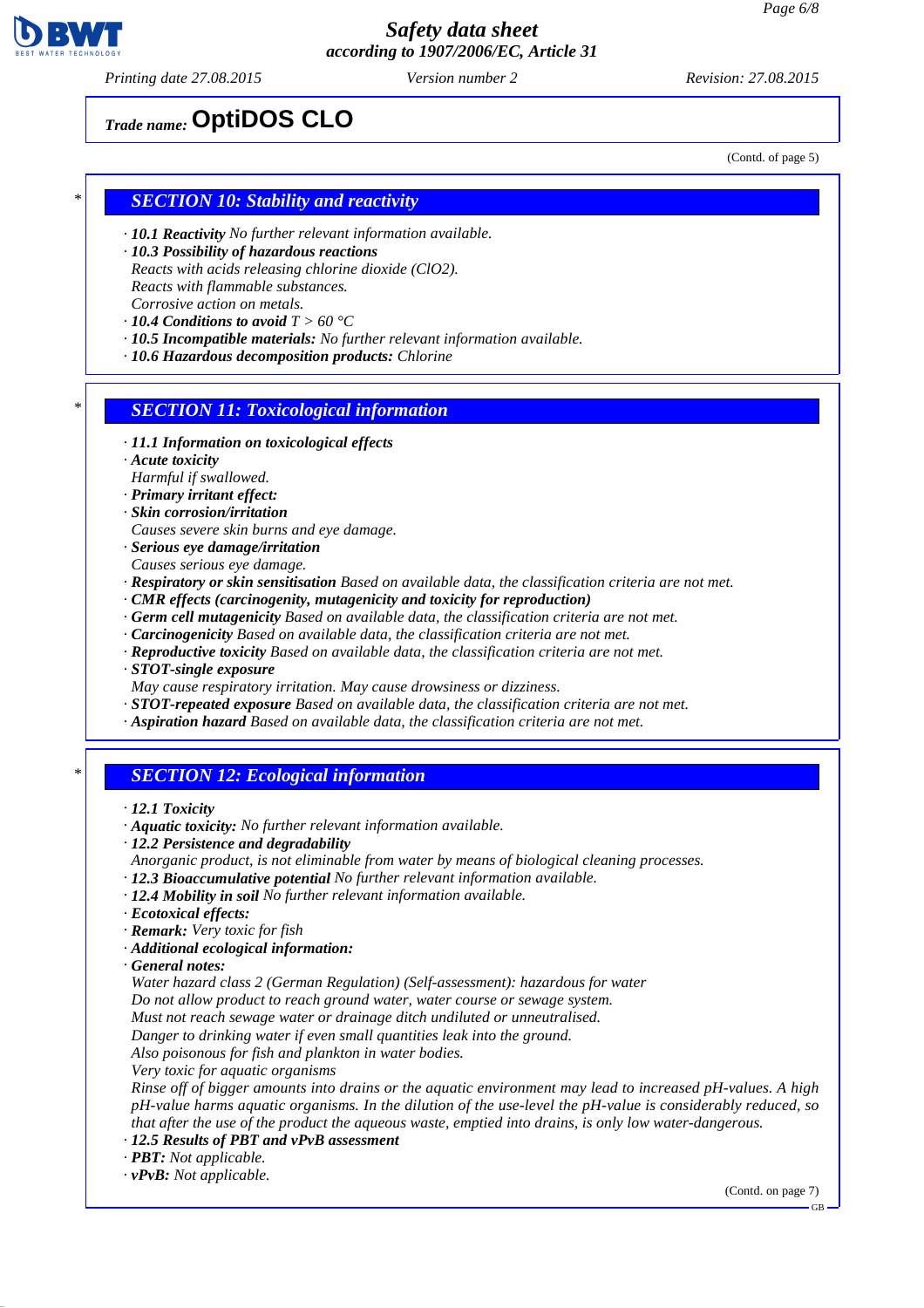

*Printing date 27.08.2015 Version number 2 Revision: 27.08.2015*

*Trade name:* **OptiDOS CLO**

*· 12.6 Other adverse effects No further relevant information available.*

#### *SECTION 13: Disposal considerations*

*· 13.1 Waste treatment methods*

*· Recommendation*

*Must not be disposed together with household garbage. Do not allow product to reach sewage system.*

*· Uncleaned packaging:*

- *· Recommendation: Disposal must be made according to official regulations.*
- *· Recommended cleansing agents: Water, if necessary together with cleansing agents.*

| · ADR, IMDG, IATA                                    | <b>UN3098</b>                                                                                                      |  |
|------------------------------------------------------|--------------------------------------------------------------------------------------------------------------------|--|
| $\cdot$ 14.2 UN proper shipping name                 |                                                                                                                    |  |
| $\cdot$ ADR                                          | 3098 OXIDIZING LIQUID, CORROSIVE, N.O.S. (chlorine                                                                 |  |
| $\cdot$ IMDG                                         | dioxide), ENVIRONMENTALLY HAZARDOUS<br>OXIDIZING LIQUID, CORROSIVE, N.O.S. (chlorine<br>dioxide), MARINE POLLUTANT |  |
| $\cdot$ IATA                                         | OXIDIZING LIQUID, CORROSIVE, N.O.S. (chlorine<br>dioxide)                                                          |  |
| · 14.3 Transport hazard class(es)                    |                                                                                                                    |  |
| $\cdot$ ADR, IMDG                                    |                                                                                                                    |  |
| · Class                                              | 5.1 Oxidising substances.                                                                                          |  |
| · Label                                              | $5.1 + 8$                                                                                                          |  |
|                                                      |                                                                                                                    |  |
| $\cdot$ IATA<br>Ő                                    |                                                                                                                    |  |
|                                                      | 5.1 Oxidising substances.                                                                                          |  |
| · Class<br>· Label                                   | $5.1 + 8$                                                                                                          |  |
|                                                      |                                                                                                                    |  |
| · 14.4 Packing group<br>ADR, IMDG, IATA              | II                                                                                                                 |  |
| · 14.5 Environmental hazards:                        | chlorine dioxide                                                                                                   |  |
| · Marine pollutant:                                  | Yes<br>Symbol (fish and tree)                                                                                      |  |
| $\cdot$ Special marking (ADR):                       | Symbol (fish and tree)                                                                                             |  |
| · 14.6 Special precautions for user<br>· EMS Number: | Product contains environmentally hazardous substances:<br>Warning: Oxidising substances.<br>$F-A, S-Q$             |  |

(Contd. of page 6)